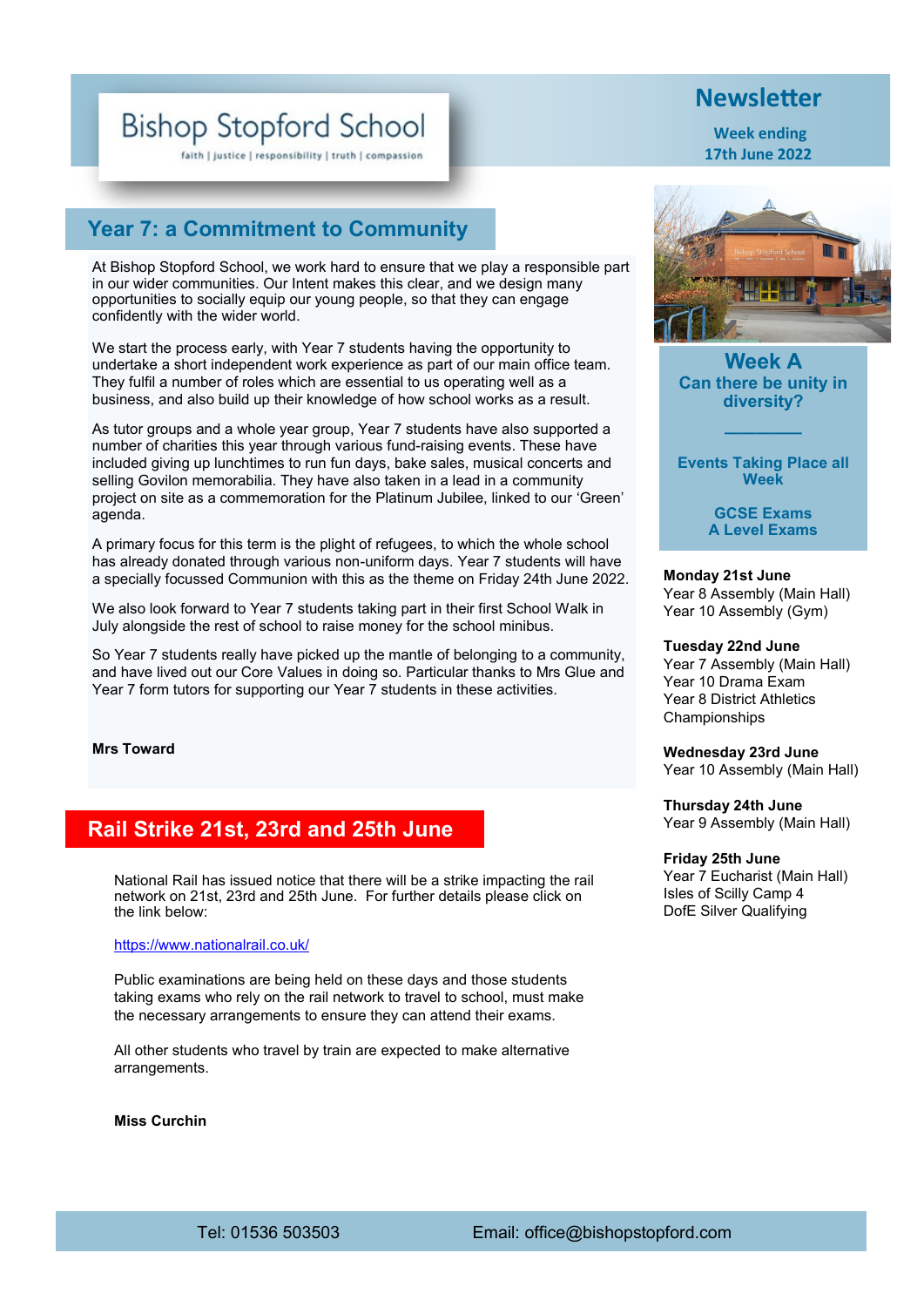## **Thought for the Week**



## **Core Values in Action Award**

Congratulations to the following students who have been given Core Values in Action awards:

• Keira Houghton (8Y) helped run a Waendel Walk checkpoint at Great Harrowden Church, stamping walkers' cards from all over the world from 8am to 3pm. She was a huge help and showed great responsibility for the task.



• Oliver Haseldine (9P), Oliver Martin (10W) and Jacob Squires (10W) for their support with the IT systems for Year 9 Collective Worship.

If you know of a student who you think deserves a Core Values in Action award, please contact Mrs Mackness: fmackness@bishopstopford.com.

#### **Miss Silverthorne**

## **Alumni**

If you have contact with students from Bishop Stopford School who are completing degrees or other qualifications this year, please encourage them to share their successes with us.

We are always delighted to hear from former students, to share their successes and inspire current students.

Please forward details to fmackness@bishopstopford.com.

#### **Mrs Mackness**

### **Parent Portal**

The following documents are available on the Parent Portal:

- Year 8 student reports
- Year 8 praise letters
- Year 8 Wall of Achievement letters

**Mrs Elliott**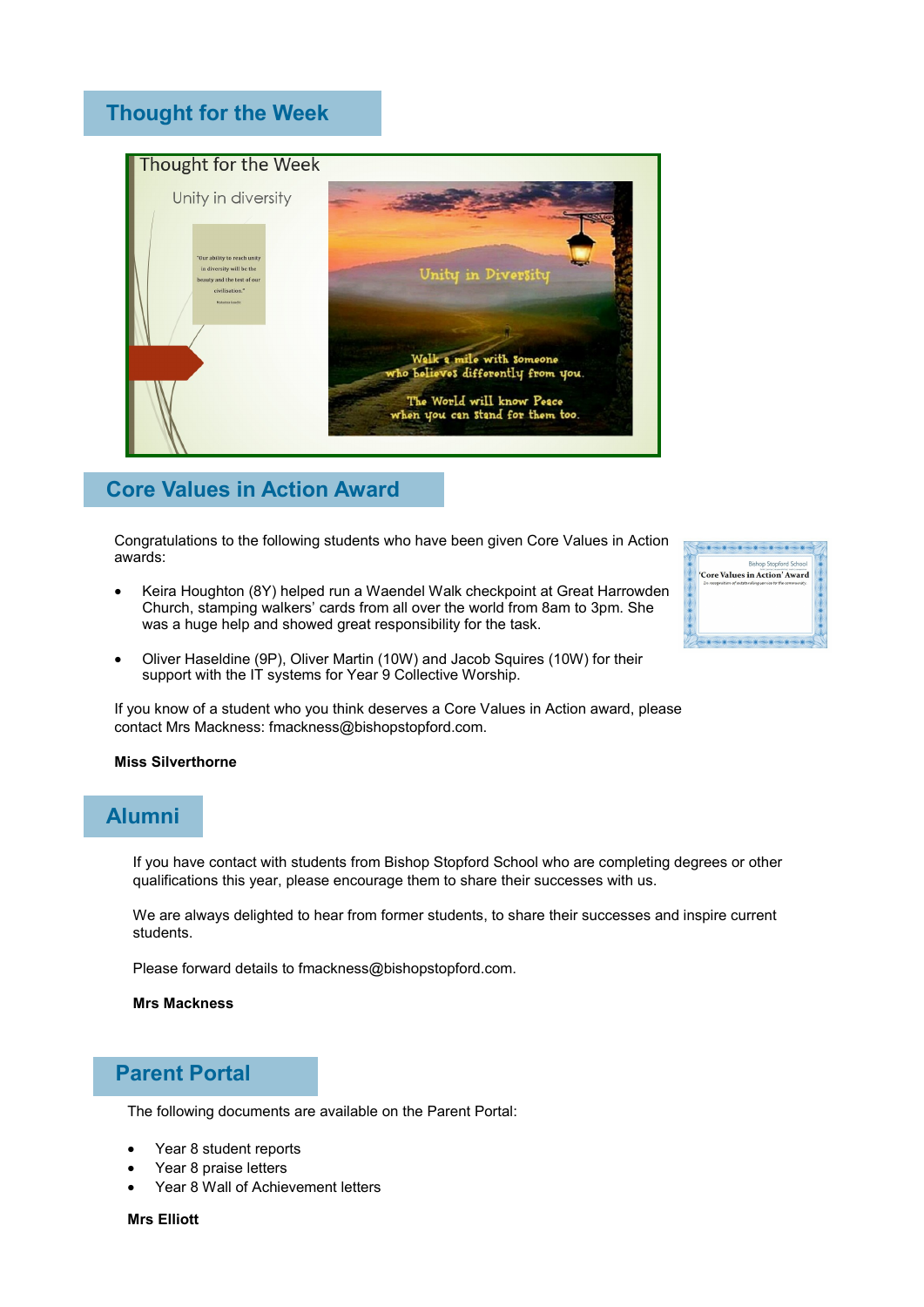## **GCSE Ensemble Performance Evening**

It was a delight to welcome parents of the Year 10 Music GCSE Group to the Main Hall for the Ensemble Performance evening on Monday 16<sup>th</sup> May.

At the beginning of the academic year, students were given the task of preparing a piece of music which they performed with at least one other person. They did not disappoint!

We were treated to music from all styles on a variety of instruments: rock, jazz, classical, pop and musicals were all included. It was a great opportunity for them to develop their performing skills.

The performances were recorded and will be marked in preparation for the ones which will be submitted in the Autumn Term of Year 11 which will count towards their coursework and overall GCSE grade.

Well done Year 10 Musicians; we are very proud of you!

#### **Music Department**

## **Music Success**

Congratulations to Esther Hobbs (8S) who passed her Grade 5 Music Theory with Distinction.

Well done, Esther. We are very proud of you.

#### **Music Department**

## **National Ministox Racing**

Congratulations to Thomas Rogers (10S) who recently took part in the Ministox Irish Championship at Aghadowey in Northern Ireland.

Thomas secured a 3rd place podium finish, but unfortunately car trouble hampered the rest of the weekend.

Freddie Rogers (8C) also took part in a race in Scotland, and achieved a series of top ten places over the course of the weekend and was the fastest car in Cowdenbeath last weekend.

Both boys did really well and enjoyed the challenge of completely new tracks.



Thomas being presented with his trophy

**PE Department**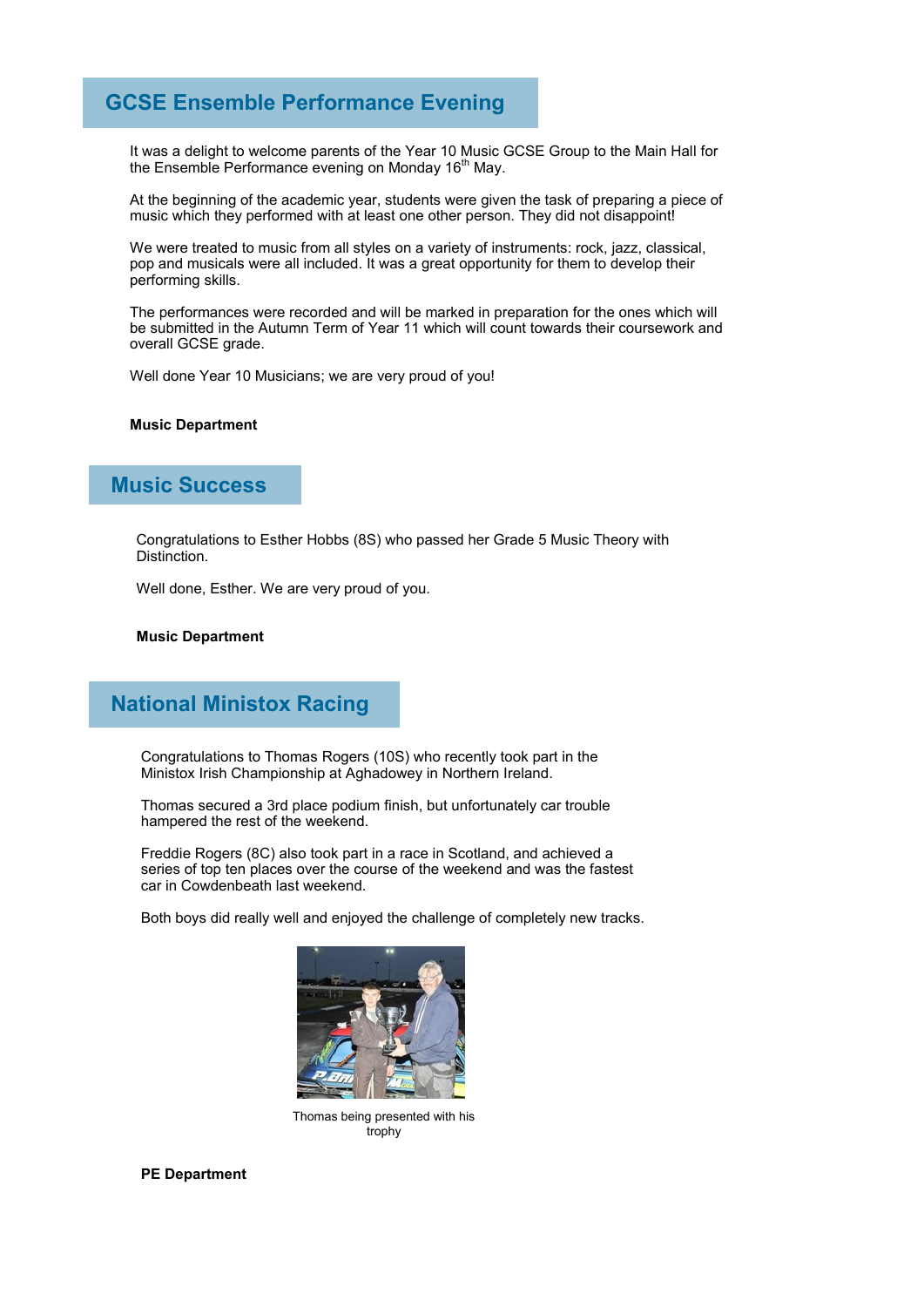## **Northampton Parade**

On Saturday 4th June, Northamptonshire held its Platinum Jubilee parade to commemorate the reign of Her Majesty Queen Elizabeth II.

The parade was the largest ever held in Northamptonshire. It featured uniformed personnel (many of them cadets from Kettering) and other members of local community groups. Over 2000 people turned out to cheer on the parade as it marched into the market square for a service of thanksgiving.

The service was particularly memorable for Billy Thomas (Year 13) who, as the Lord Lieutenant's Cadet, was asked to give the reading at the parade.



**Mrs Mackness**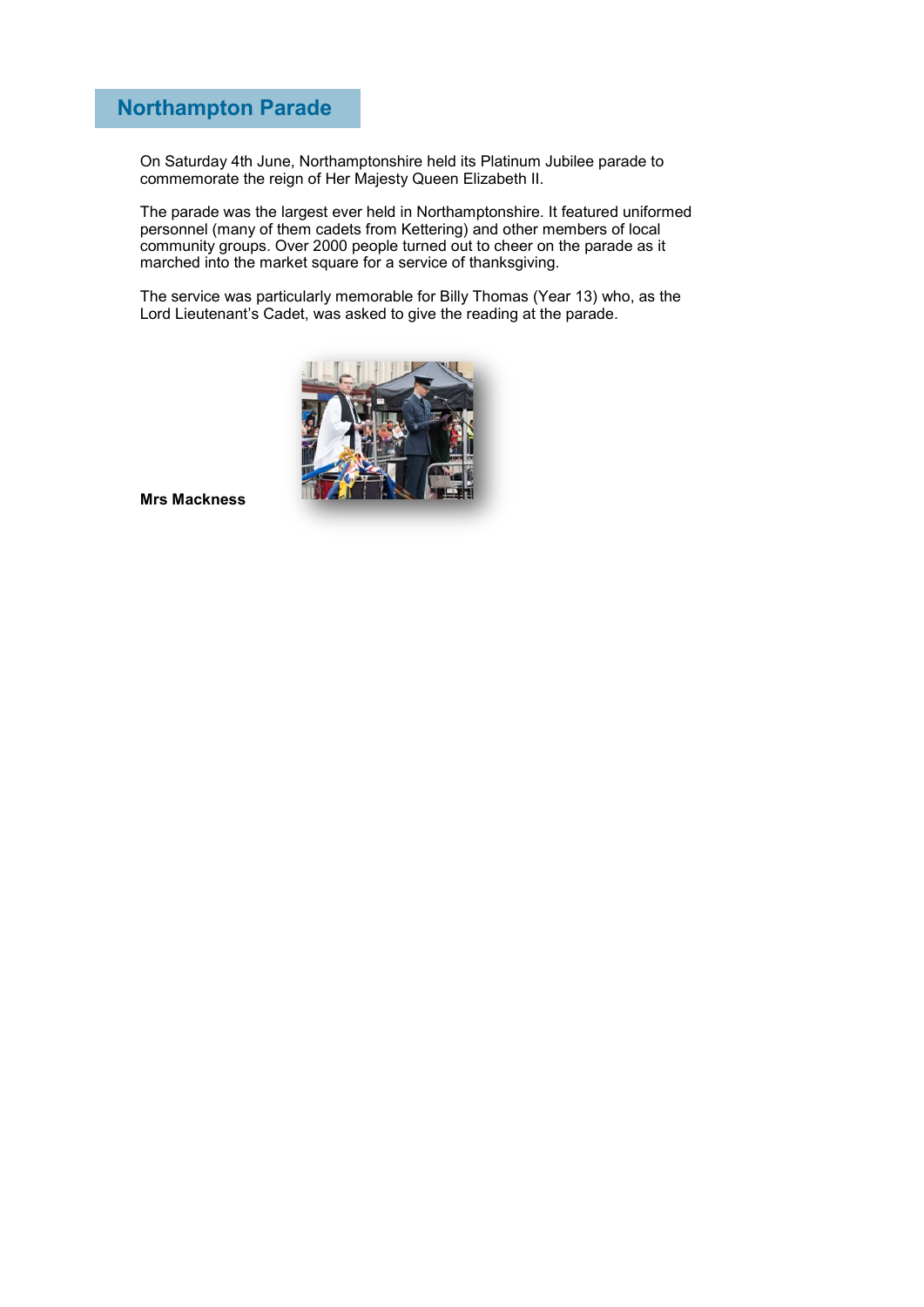# RECRUITMENT

We currently have the following exciting opportunities for outstanding and ambitious individuals.

Successful candidates will work alongside colleagues, senior staff and governors and will play an integral part within the school.

Please visit our website vacancy page for full details.

- **Maths Tutor**
- **Teacher of Art**
- **Teacher of Maths**
- **Teacher of Science**

We hope you are as excited by the opportunity to work here as we are, and we look forward to hearing from you.

*The school is committed to Child Protection and safeguarding children. All appointments are subject to Enhanced Disclosure and Barring Service Checks.*